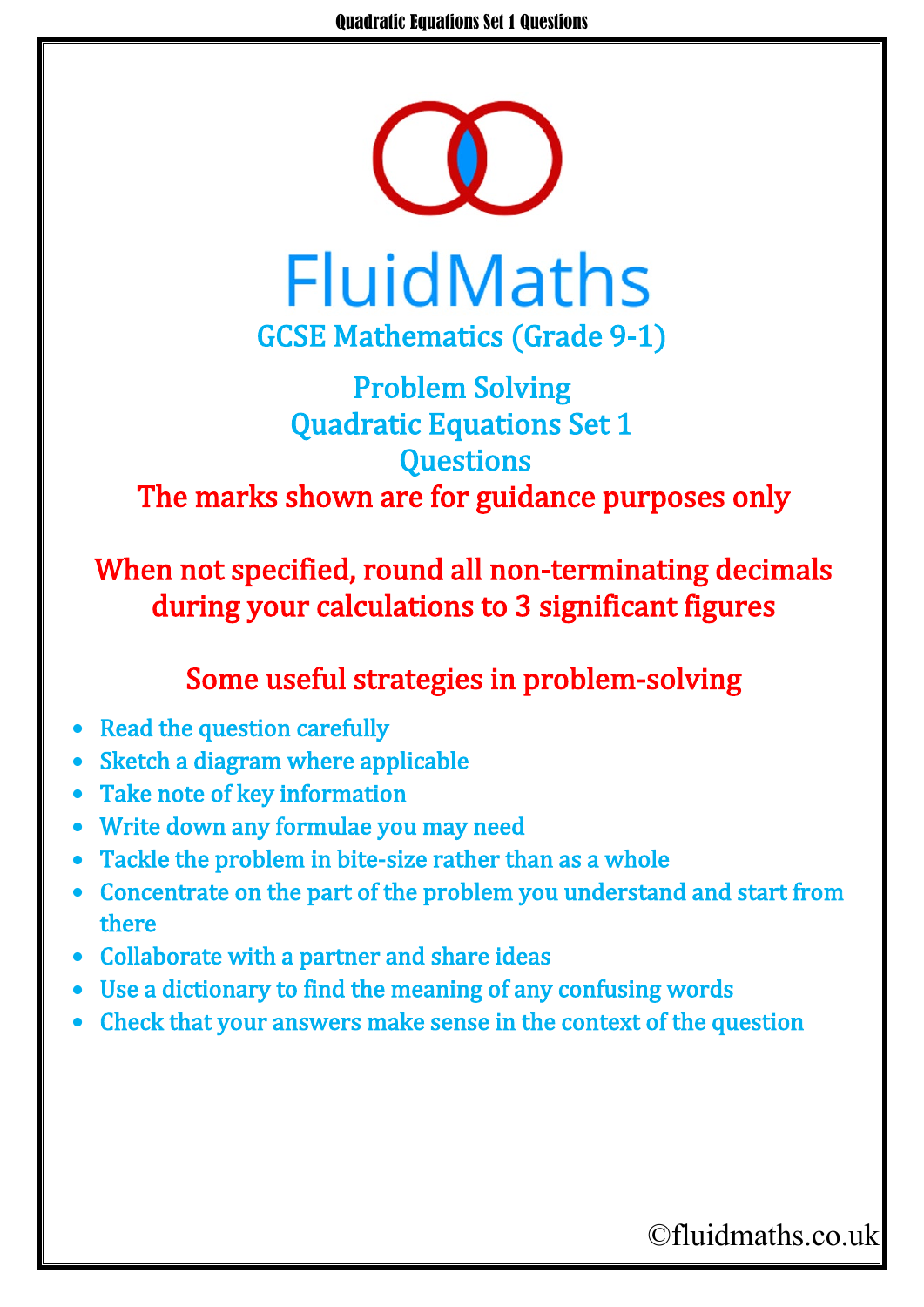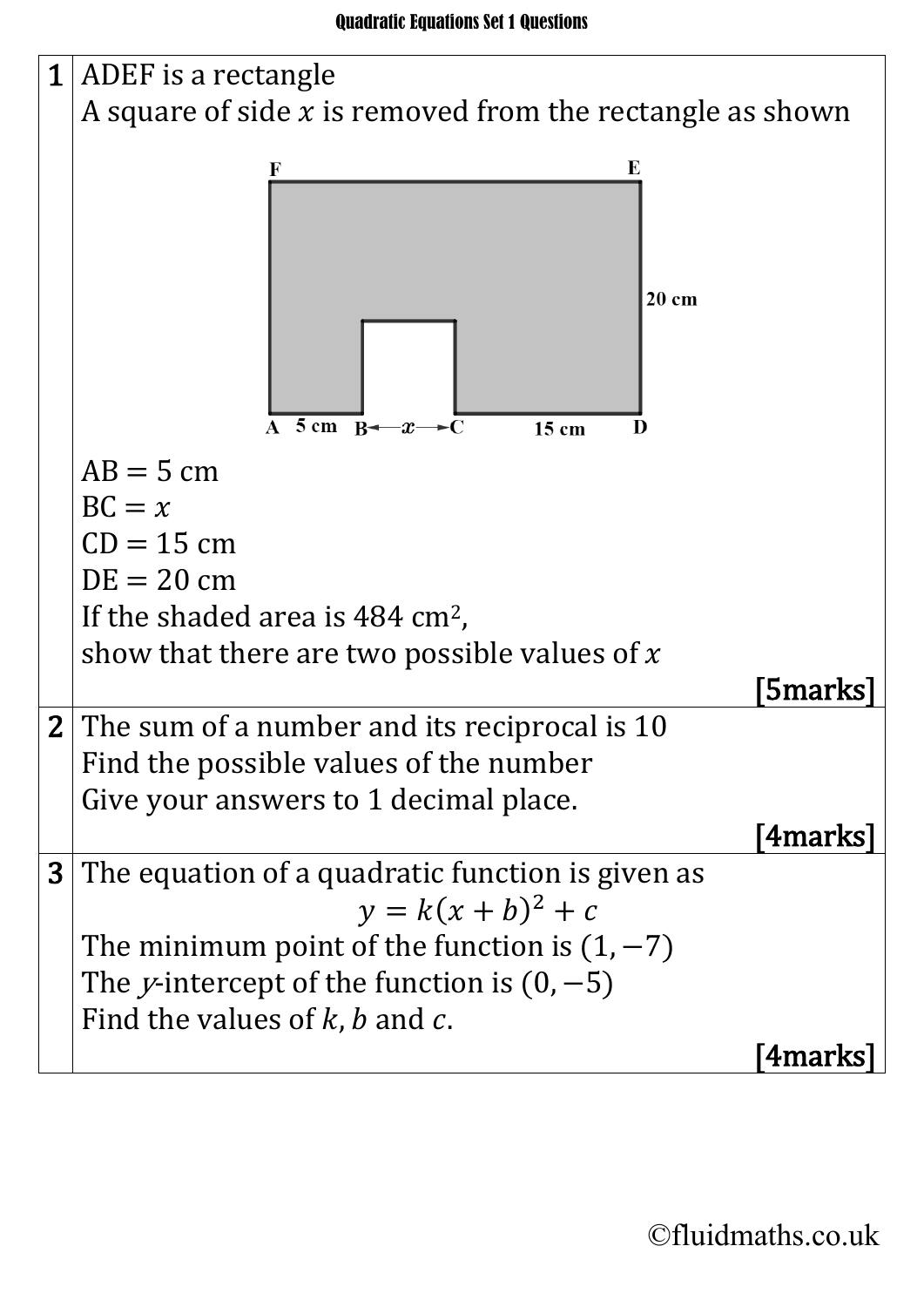

©fluidmaths.co.uk